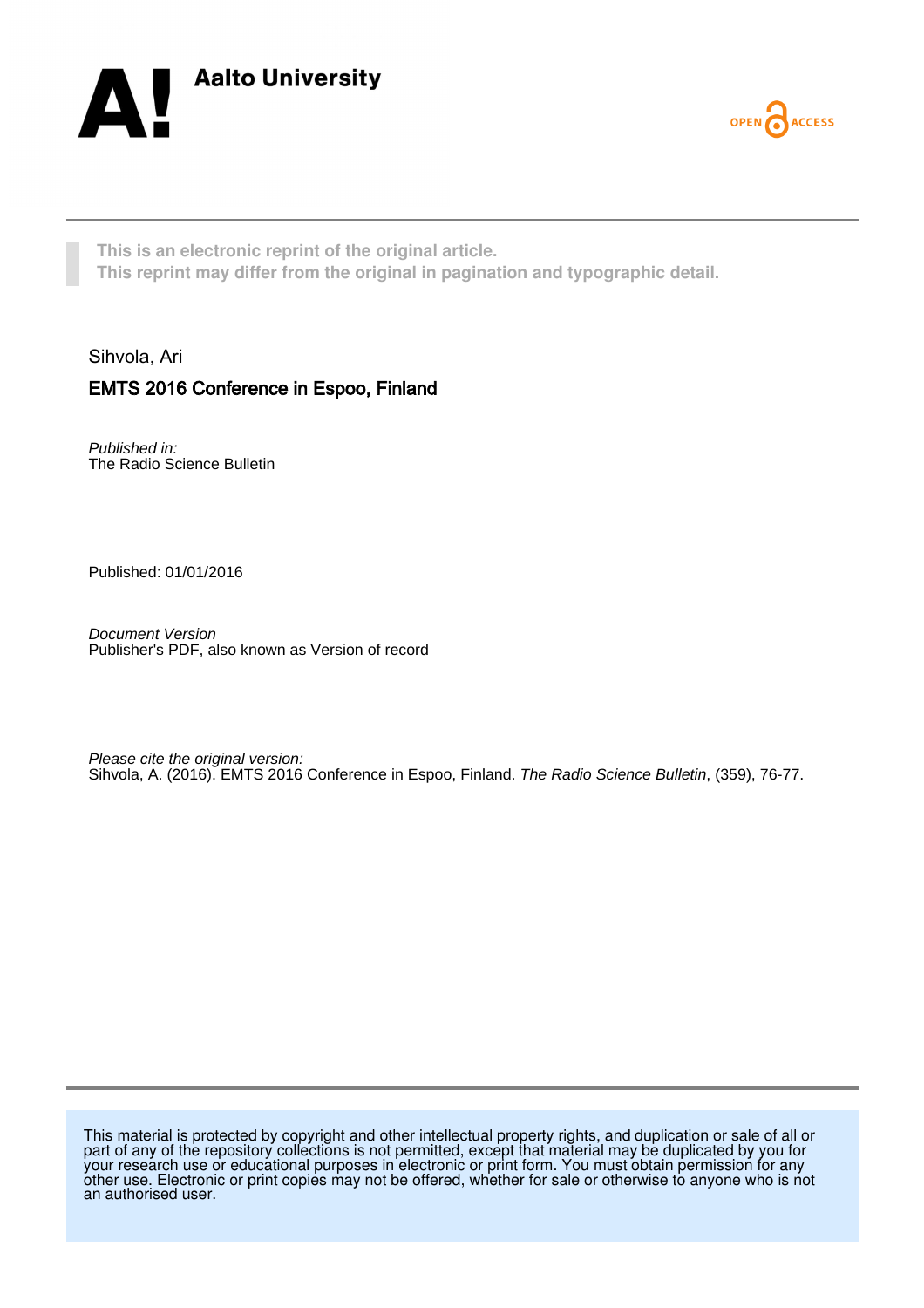## **EMTS 2016 Conference in Espoo, Finland**

long with the URSI General Assembly, the other  $\epsilon$  main meeting within Commission B is its own triennial Electromagnetic Theory Symposium (EMTS). The EMTS2016 conference was organized on the campus of Aalto University in Espoo, Finland, in August 2016. The conference gave an all-embracing view of the present state of research on fields and waves in radio science.

Radio science covers the study, understanding, and application of electromagnetics and electronics in natural and manmade environments. The impact and importance of radio science for modern technology and society cannot be overstated. Telecommunications, nanotechnology, radio astronomy, and remote sensing for monitoring of the environment and global change are but some of the fields that rest on the foundations of radio science.

As the Chair of Commission B of URSL Leould even go further and claim that the foundations of radio science rest on electromagnetics – the study of fields and waves – which is the domain of Commission B of URSI!

In addition to the General Assemblies, Commission B activities triennially culminate in the electromagnetic theory conferences. The tradition of the Electromagnetic Theory Symposium (EMTS) is impressive. It spans a history of over 60 years. The first gathering was in Toronto, Canada, in 1953. The year 2016 marked the twenty-second time the conference was held, this time in Espoo, Finland. EMTS2016 took place on the campus of Aalto University on August 15-18, 2016.

During the four days of the conference (see the visual design shown in Figure 1), a full output in electromagnetics of radio science was offered. The program of EMTS2016



Figure 1. The logo of EMTS2016 consisted of equipotential contours of electrically charged monopole constellations.

consisted of 49 technical sessions, two poster sessions, and four plenary talks. The technical content of the meeting concentrated on fundamental and theoretical aspects of electromagnetics, from both the analytical and computational points of view. Examples of approaches were scattering and diffraction, high-frequency and beam methods, transformation optics, and boundary problems involving random media. However, several application areas were also covered, such as on-body antennas and metamaterials

The 261 papers submitted to the conference were evaluated by the review board, which consisted of 60 experts in electromagnetics. On average, a single submission received 2.3 reviews. The final program included 247 presentations. Of course, EMTS2016 was a perfect platform for scientific interactions after the presentations (Figure 2) and during coffee breaks (Figure 3).

The amount of no-shows was pleasingly low: there were only four accepted contributions that were not presented onsite. It was also encouraging that many of our Turkish colleagues were able to participate, despite the tense political situation in their country in the summer of 2016. Altogether, 228 participants and 21 accompanying persons attended the EMTS2016 conference. They came from 30 different countries. All contributions that were presented in EMTS2016 have now been published on IEEE Xplore.

In addition to the contributed presentations, each day of the conference included a one-hour plenary talk. The talks covered the scope of Commission B, from theory through computations to engineering physics (video recordings of three of the plenary talks are available on the conference Web site at http://www.emts2016.org/):



Figure 2. Friedrich Hehl is shown making his point during the discussion period of the session on the history of electromagnetics (photo: Viktar Asadchy).